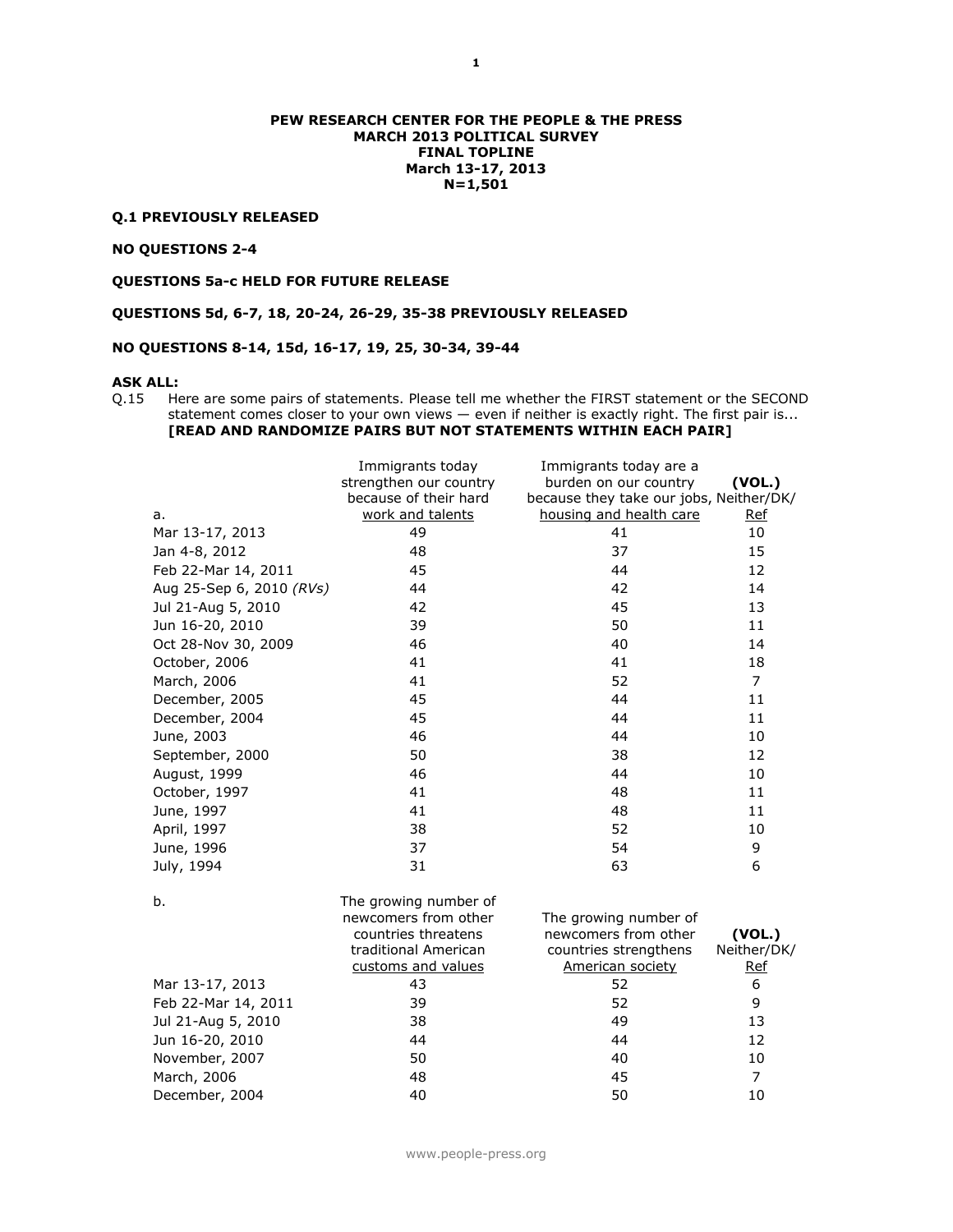### **QUESTION 15c, 45 PREVIOUSLY RELEASED**

## **QUESTION 15e HELD FOR FUTURE RELEASE**

## **NO QUESTIONS 49-55, 58-60, 64, 66-69, 72, 74-76, 78-84, 93-97**

#### **QUESTIONS 46-48**

## **ASK ALL:**

On another subject …

Q.56 Which comes closer to your view about how to handle immigrants who are now living in the U.S. illegally? **[READ AND RANDOMIZE]**

# **ASK IF ALLOWED TO STAY IN THE COUNTRY (Q.56=2):**

Q.57 And do you think immigrants who are in the U.S. illegally and meet the requirements should **[READ AND RANDOMIZE]**

# Mar 13-17

2013

- 27 They should not be allowed to stay in the country legally
	- There should be a way for those who meet certain requirements
- 71 to stay in the country legally<br>43 Be able to apply for U.S. citi
- Be able to apply for U.S. citizenship
- 24 Be able to apply for permanent residency, but not U.S. citizenship
- 4 Don't know/Refused **(VOL.)**
- 2 Don't know/Refused **(VOL.)**

## **QUESTIONS 61-63, 65, 70-71, 73, 98-102 PREVIOUS RELEASED**

### **QUESTIONS 77, 85-92 HELD FOR FUTURE RELEASE**

#### **ASK ALL:**

PARTY In politics TODAY, do you consider yourself a Republican, Democrat, or independent? **ASK IF INDEP/NO PREF/OTHER/DK/REF (PARTY=3,4,5,9):** PARTYLN As of today do you lean more to the Republican Party or more to the Democratic Party?

|                      |            |          |                        | (VOL.)                  | (VOL.) |                |            |            |
|----------------------|------------|----------|------------------------|-------------------------|--------|----------------|------------|------------|
|                      |            |          |                        | No                      | Other  | (VOL.)         | Lean       | Lean       |
|                      | Republican | Democrat | Independent preference |                         | party  | DK/Ref         | <u>Rep</u> | <u>Dem</u> |
| Mar 13-17, 2013      | 26         | 33       | 34                     | 3                       | 1      | 3              | 14         | 15         |
| Feb. 13-18, 2013     | 22         | 32       | 41                     | $\overline{2}$          | $\ast$ | 2              | 15         | 19         |
| Jan 9-13, 2013       | 25         | 32       | 38                     | $\overline{2}$          | $\ast$ | 2              | 15         | 16         |
| Dec 17-19, 2012      | 21         | 32       | 38                     | 4                       | $\ast$ | 4              | 15         | 14         |
| Dec 5-9, 2012        | 23         | 33       | 38                     | 3                       | 1      | $\overline{2}$ | 14         | 19         |
| Oct 31-Nov 3, 2012   | 26         | 34       | 34                     | 3                       | 1      | 3              | 13         | 16         |
| Oct 24-28, 2012      | 28         | 33       | 33                     | $\overline{\mathbf{4}}$ | $\ast$ | 2              | 12         | 16         |
| Oct 4-7, 2012        | 27         | 31       | 36                     | 3                       | 1      | 3              | 15         | 15         |
| Sep 12-16, 2012      | 24         | 35       | 36                     | $\overline{2}$          | $\ast$ | $\overline{2}$ | 14         | 16         |
| Jul 16-26, 2012      | 22         | 33       | 38                     | $\overline{\mathbf{4}}$ | $\ast$ | 3              | 14         | 15         |
| Jun 28-Jul 9, 2012   | 24         | 33       | 37                     | 3                       | $\ast$ | 3              | 15         | 17         |
| Jun 7-17, 2012       | 24         | 33       | 39                     | $\overline{2}$          | $\ast$ | 2              | 17         | 17         |
| May 9-Jun 3, 2012    | 24         | 32       | 36                     | $\overline{\mathbf{4}}$ | $\ast$ | 4              | 13         | 14         |
| Apr 4-15, 2012       | 24         | 31       | 39                     | 3                       | $\ast$ | $\overline{2}$ | 15         | 15         |
| Mar 7-11, 2012       | 24         | 34       | 36                     | 3                       | 1      | $\overline{2}$ | 16         | 17         |
| Feb 8-12, 2012       | 26         | 32       | 36                     | 4                       | 1      | $\overline{2}$ | 13         | 17         |
| <b>Yearly Totals</b> |            |          |                        |                         |        |                |            |            |
| 2012                 | 24.7       | 32.6     | 36.4                   | 3.1                     | .5     | 2.7            | 14.4       | 16.1       |
| 2011                 | 24.3       | 32.3     | 37.4                   | 3.1                     | .4     | 2.5            | 15.7       | 15.6       |
| 2010                 | 25.2       | 32.7     | 35.2                   | 3.6                     | .4     | 2.8            | 14.5       | 14.1       |
| 2009                 | 23.9       | 34.4     | 35.1                   | 3.4                     | .4     | 2.8            | 13.1       | 15.7       |
| 2008                 | 25.7       | 36.0     | 31.5                   | 3.6                     | .3     | 3.0            | 10.6       | 15.2       |
| 2007                 | 25.3       | 32.9     | 34.1                   | 4.3                     | .4     | 2.9            | 10.9       | 17.0       |
| 2006                 | 27.8       | 33.1     | 30.9                   | 4.4                     | .3     | 3.4            | 10.5       | 15.1       |